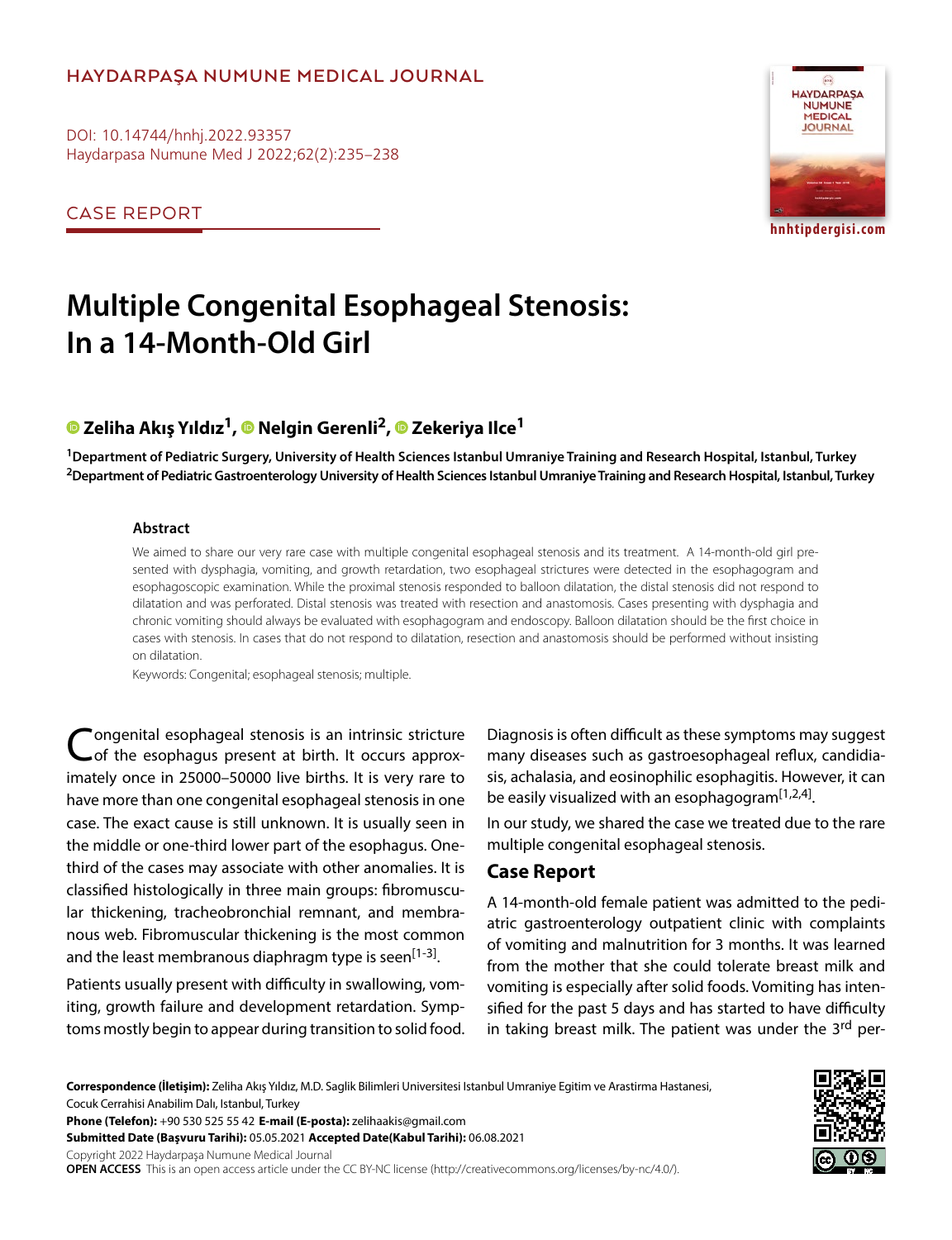centile with a weight of 7 kg and of 71 cm. There was no other pathology detected in the examination. She was admitted to the pediatric gastroenterology service due to nutritional difficulties, growth failure, and developmental delay. There were no abnormal findings in the patient's blood test. In the endoscopy performed on the patient, double esophageal stenoses were observed (15<sup>th</sup> and 18<sup>th</sup> cm from the mouth). The procedure was terminated by inserting an 8 Fr nasogastric tube (NGT) for feeding the patient. After endoscopy, the patient was transferred to the pediatric surgery service considering congenital esophageal stenosis in the council, which was performed with pediatric gastroenterology, pediatric surgery, and general pediatrics. In esophagoscopy performed by pediatric surgery (Fujifilm Co, Tokyo, Japan, distal end diameter: 5.8 mm), proximal stenosis could not be overcome. Balloon dilatation decision was made for the patient who had double stenosis in the esophagogram. Gastroesophageal reflux and additional pathology were not detected in the gastric duodenum radiography performed before dilatation. Thereupon, the esophageal balloon dilator (Micro-Tech Co., Ltd. 6 mm, 3 atm) was inserted into the stomach, the balloon was inflated in the area of the stenosis, visualized with scopy and dilatation was performed (Fig. 1).

It was completely dilated after 2 min in proximal stenosis, but no visible enlargement was observed in the lower stenosis, although it was waited for 12 min.



**Figure 1.** Esophageal strictures visualized by inflating the balloon with opaque material.

Thereupon, the endoscopy was repeated 2 weeks later. The endoscope passed through the proximal stenosis easily, minimal stenosis was detected, the endoscope did not pass through the distal stenosis, and stenosis continued. Balloon dilatation (Micro-Tech Co., Ltd. 6 mm, 3 atm) was applied to the patient again with fluoroscopy and endoscopy. There was no sandglass appearance in proximal stenosis. In the distal stenosis, balloon dilation was applied with a pressure of 3 atm for 10 min, but it was not dilated. On suspicion of perforation in the control endoscopy, it was observed that the contrast agent (omnipaq®) given through the NGT escaped into the thoracic cavity through the lower stenosis. The process was terminated by inserting NGT. Ten days later, the contrast-enhanced radiography showed that the perforation was healed, and the patient was started to take orally.

Resection anastomosis was planned, deciding that the stenosis might contain ectopic tissue, because the stenosis did not respond to dilatation and that recurrent dilatation would not be appropriate due to previous perforation.

One month after the perforation, thorocotomy was performed through the 5th intercostal space. On exploration, the esophagus and distal stenosis were determined by simultaneous esophagoscopy. An area of approximately 2 cm of lower esophageal stricture was resected and end-to-end anastomosis was performed. The patient, who was taken in the post-operative intensive care unit, was intubated for 14 days due to lung problems. On the post-operative 5<sup>th</sup> day, anastomosis leakage was checked with contrast agent (omnipaq®). There was no leakage. On the  $7<sup>th</sup>$  post-operative day, the patient was started to feeding with NGT. The patient was extubated on the post-operative 14<sup>th</sup> day and transferred to the pediatric surgery service on the 20<sup>th</sup> post-operative day. The patient, who tolerated oral, was discharged on the 28<sup>th</sup> post-operative day. No tracheobronchial remnant was found in the pathology and reported as fibromuscular thickening. In the esophagoscopy performed in the 2<sup>nd</sup> post-operative month, a moderate stenosis was observed in the anastomosis line. Balloon dilatation was performed. At the post-operative 3rd month, proximal stenosis was normal in the endoscopy, and a moderate stenosis was detected in the resection area, which did not permit the passage of the 5.8 mm diameter endoscope. In the balloon (Micro-Tech Co., Ltd. 8 mm, 4 atm), dilatation performed with scopy the sandglass appearance completely improved in 1 min. No pathology was found in both stenoses in the endoscopy and esophagography performed 2 weeks later. There was not any pathology in old stenosis areas. However, there was an appearance at the esophagogastric junction that makes us achalasia think. There was not any pathology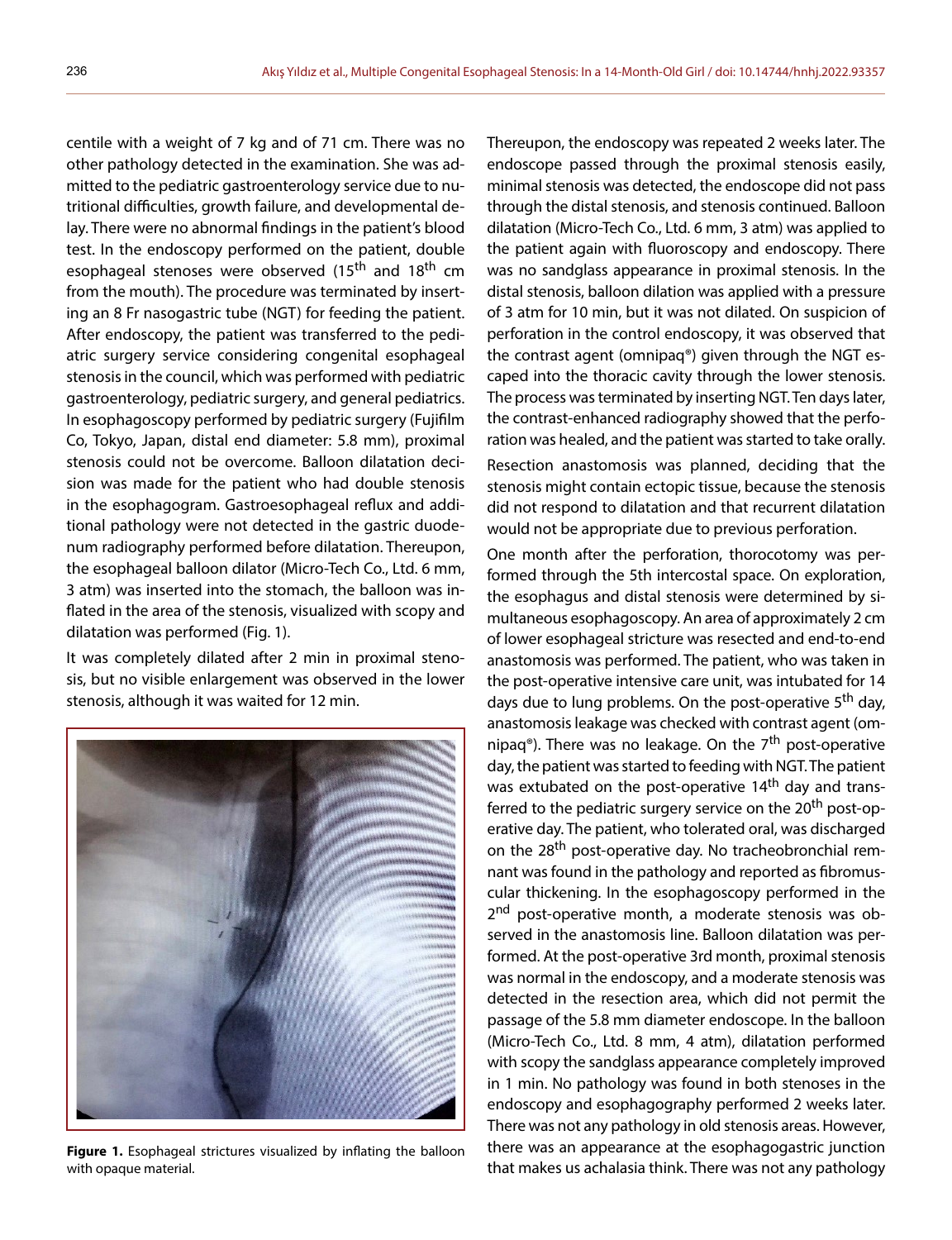in esophagoscopy. Moreover, the decision of follow-up was made because the patient had no complaints. The patient has no active complaints at 7 months postoperatively. Her weight gain is good and 9 kg.

### **Discussion**

Since congenital esophageal stenosis is rare, related studies consist mostly of case reports and a small number of case series. Although it is defined as intrinsic stenosis resulting from congenital malformation of the esophageal wall structure, it cannot be easily diagnosed in the neonatal period. It is usually diagnosed after the 5th or 6th months in transition to supplementary food. Approximately in 33% of cases, esophageal atresia can be seen with many congenital anomalies, especially tracheoesophageal fistula. However, most patients have no problems other than congenital esophageal stricture<sup>[3,4]</sup>. As in our case, patients without additional anomalies are usually diagnosed late because they seem healthy. In our case, the family did not have any complaints until she was 11 months old, and she presented with persistent vomiting. There was growth and developmental delay due to vomiting.

It can be differentiated from other causes such as achalasia, esophagitis, and gastroesophageal reflux, which cause esophageal strictures, by the patient's history and imaging by esophagogram and esophagoscopy $[4,5]$ . In our case, the diagnosis was made by esophagoscopy performed in terms of the etiology of vomiting. Two stenoses, one in the mid esophagus and the other in the distal esophagus, were observed in both esophagoscopy and esophagogram. In the series on congenital esophageal strictures, multiple esophageal strictures were found  $<10\%$ <sup>[6,7]</sup>. In the study conducted by Lees et al.,<sup>[4]</sup> it was mentioned that a pediatric surgeon may encounter congenital esophageal stenosis only once or twice during his professional life. Accordingly, most pediatric surgeons never encounter with congenital esophageal strictures, which are multiple strictures in their professional life.

Studies have mentioned that dilatation will be sufficient in the treatment of congenital esophageal stricture, fibromuscular thickening, and membranous web type, but surgery in the type of tracheobronchial remnant will be required. In a study, in which tomography was performed in cases with congenital esophageal stenosis, esophageal stenosis was detected, while tracheobronchial remnant could not be evaluated in tomography. Esophagogram and endoscopic ultrasonography are used preoperatively to determine the histological type. However, no examination can fully distinguish the histological type. Therefore, it is not possible to determine the treatment according to the pathological type. The first treatment option is balloon dilatation. Perforation risk has been reported from 10% to 44% in balloon dilation<sup>[1,4,8,9]</sup>. Perforation usually occurs secondary to high pressure and prolonged dilatation. In our case, when there was no response to balloon dilatation (in the second dilatation), considering the risk of perforation, 4 atm pressure was applied with an 8 mm balloon dilatation catheter, waiting for 10 min and high pressure and long-term dilatation was applied. Considering the high risk of perforation, the patient was performed esophagoscopy and esophagogram after dilation. Thus, the perforation that occurred after the second dilatation had the chance to treat early diagnosis.

There have been authors who argue that 60–95% of cases respond to dilatation regardless of histological type. In cases that do not respond to dilatation, surgery is recommended especially after two dilations<sup>[8,9]</sup>. Surgical resection and end-to-end anastomosis were performed in our patient, because there was no response with two dilatations and there was perforation. The patient developed mild stenosis after surgery, oral intake was provided with dilatation and she started to gain weight.

In our study, which is rarely seen, we wanted to remind the case of multiple congenital esophageal stenosis and its diagnosis and treatment. Patients presenting with dysphagia and chronic vomiting should always be evaluated with esophagogram and endoscopy. Balloon dilatation should be the first choice in cases with stenosis. However, on patients who do not respond to dilatation should not be insistent. High pressure and prolonged dilatation should be avoided. Even If done, esophagoscopy and esophagogram should be performed after the dilatation procedure for the early diagnosis and treatment, considering the risk of perforation. Thus, complications of early diagnosis and treatment and late diagnosis and treatment are eliminated. It should be kept in mind that the success of the primary resection anastomosis with surgery will be high in these patients.

**Informed Consent:** Written, informed consent was obtained from the patient's family for the publication of thís case report and the accompanying images.

**Peer-review:** Externally peer-reviewed.

**Authorship Contributions:** Concept: Z.İ.; Design: Z.İ., Z.A.Y.; Data Collection or Processing: Z.A.Y., N.G.; Analysis or Interpretation: N.G., Z.İ.; Literature Search: Z.A.Y.; Writing: Z.A.Y., Z.İ.

**Conflict of Interest:** None declared.